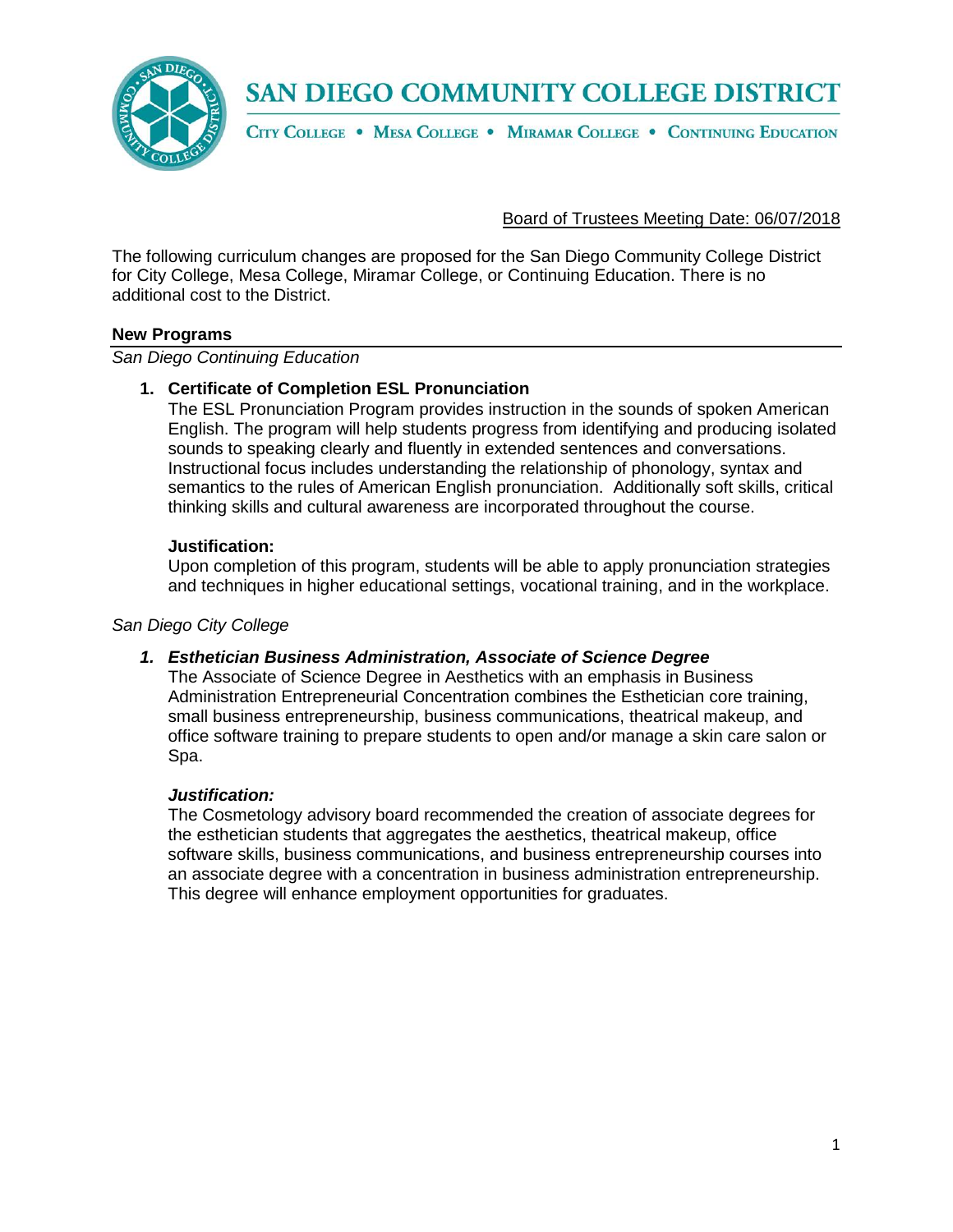

CITY COLLEGE . MESA COLLEGE . MIRAMAR COLLEGE . CONTINUING EDUCATION

## **Labor Market Information (Career Education only):**

## **Annual Openings and Five-Year Projections in San Diego County**

| Occupation                                    |       | 2016-2021<br>Change | 2016-2021<br>$%$ Change | Annual<br><b>Openings</b> |
|-----------------------------------------------|-------|---------------------|-------------------------|---------------------------|
| <b>Barbers</b>                                |       | 43                  | 7%                      | 70                        |
| Hairdressers, Hairstylists and Cosmetologists |       | 717                 | 11%                     | 996                       |
| Makeup Artists, Theatrical and Performance    |       | 3                   | 8%                      | 5                         |
| <b>Manicurists and Pedicurists</b>            |       | 374                 | 11%                     | 492                       |
|                                               | Total | 1,137               | 11%                     | 1,564                     |

### **Program Deactivations**

#### *San Diego City College*

- 1. **Applied Biology Track Associate of Science Degree** *Justification*: This degree is no longer offered.
- 2. **Applied Biotechnology Certificate of Achievement** *Justification*: This certificate is no longer offered.
- 3. **Applied Biotechnology Certificate of Performance** *Justification*: This certificate is no longer offered.
- 4. **Technical Theatre Certificate of Performance** *Justification*: This certificate of performance will be replaced with a certificate of achievement.

#### *San Diego Mesa College*

1. **Mental Health Advocate/Aide Certificate of Achievement**  *Justification*: Few students completed this certificate and there is a similar certificate offered at San Diego City College.

#### *San Diego Miramar College*

- **1. Graphics Certificate of Achievement** *Justification:* This certificate is no longer offered.
- **2. Graphics Associate of Arts Degree** *Justification:* This certificate is no longer offered.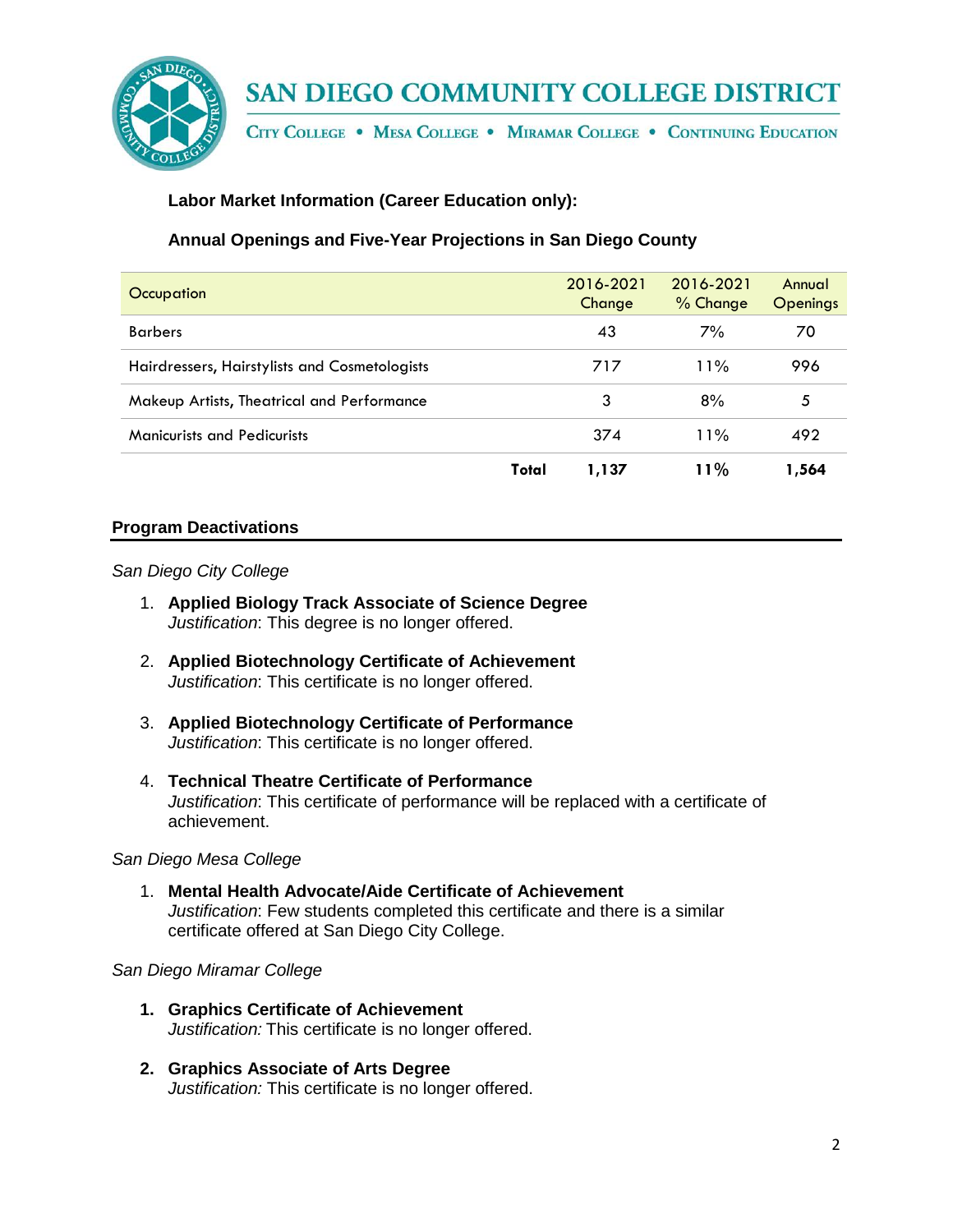

CITY COLLEGE . MESA COLLEGE . MIRAMAR COLLEGE . CONTINUING EDUCATION

## **Program Revisions**

#### *San Diego City College*

**1. Musical Theatre Associate of Arts Degree**

### **Changes**

- i. Remove DRAM 240A, DRAM 240B, DRAM 240D, DRAM 241A, DRAM 241B, DRAM 241C, DRAM 241D, DRAM 243A, DRAM 243B, DRAM 243C, DRAM 243D from Restricted Electives, eliminating Restricted Electives Section
- ii. Add DRAM 105, DRAM 107, DRAM 123, DRAM 143, DRAM 133, DRAM 134, DRAM 165, MUSI 137, DANC 110A to Courses Required for the **Maior**
- **2. Small Business Management Entrepreneur Associate of Science Degree** Changes
	- i. Remove ACCT 128A and ACCT 125B from Courses Required for the Major
	- ii. Remove BUSE 100, ECON 120, BUSE 245A, BUSE 245B, BUSE 245C, BUSE 245D from Restricted Electives
	- iii. Add BUSE 100, BUSE 230A, BUSE 230B, BUSE 270, and CBTE 140 to Courses Required for the Major
	- iv. Add BUSE 201, BUSE 230C, BUSE 270, MARK 105, MARK 130 to Restricted Electives

### **3. Working Education Certificate of Performance**

### **Changes**

- i. Remove BUSE 245A, BUSE 245B, BUSE 245C, BUSE 245D, BUSE 245E, BUSE 245F, BUSE 245G, and BUSE 245H from Courses Required for the Major
- ii. Add BUSE 230A and BUSE 230B to Courses Required for the Major

### *San Diego Mesa College*

### **1. Computer and Information Sciences Certificate of Achievement**

### **Changes**

- i. Add CISC 071, CISC 150, CISC 179, CISC 270, CISC 290, and MARK 105 to Restricted Electives
- **2. Culinary Arts/Culinary Arts Management in Hospitality Associate of Science Degree**

### Changes

- i. Remove HOSP 150 from Courses Required for the Major
- ii. Add HOSP 152 to Courses Required for the Major
- **3. Hospitality Management Certificate of Achievement Changes**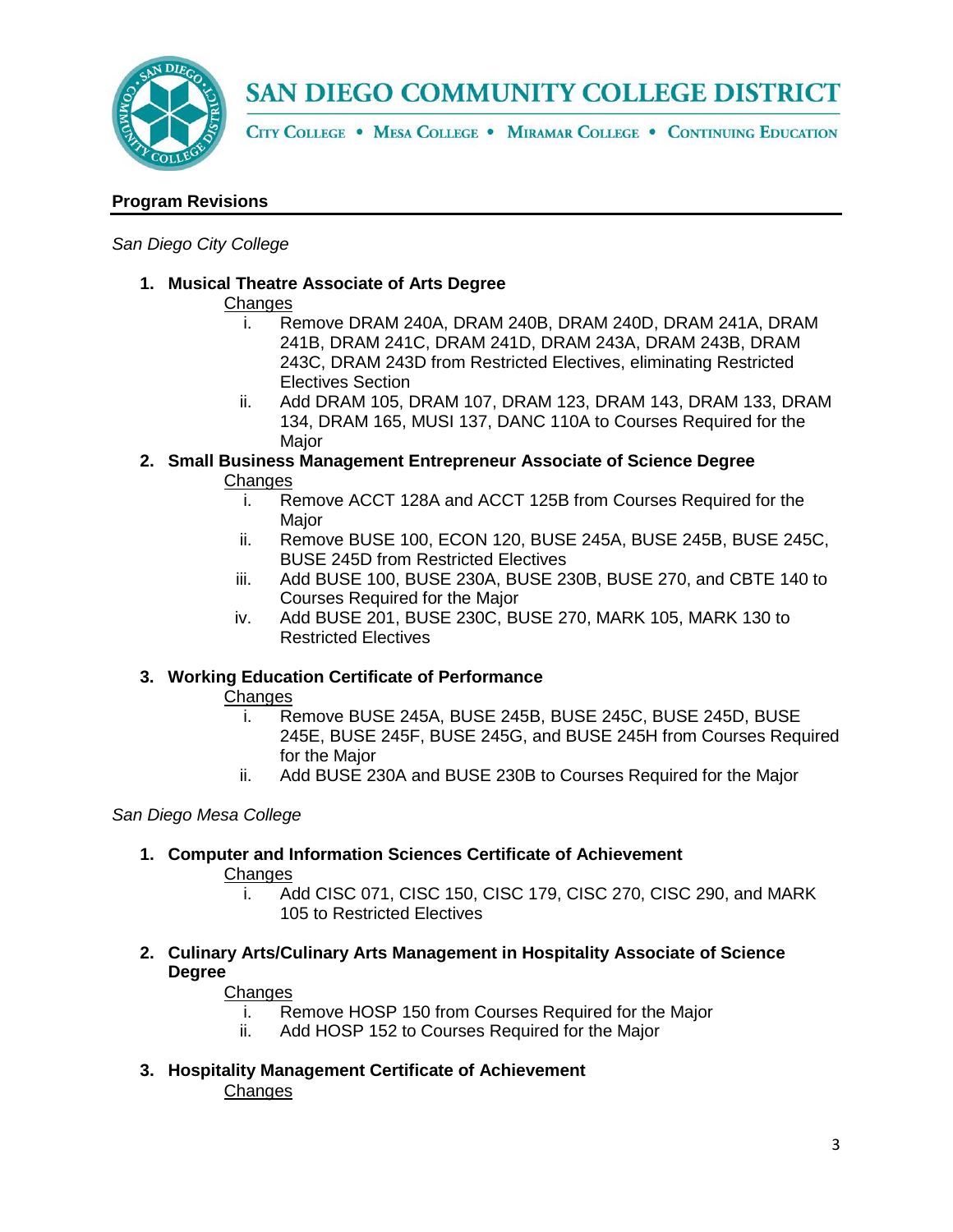CITY COLLEGE . MESA COLLEGE . MIRAMAR COLLEGE . CONTINUING EDUCATION

- i. Remove HOSP 110, HOSP 120, HOSP 150, HOSP 151, and HOSP 175 from Courses Required for the Major
- ii. Add HOSP 112, HOSP 121, HOSP 152, HOSP 162, HOSP 166, HOSP 185, HOSP 190 to Courses Required for the Major

## **4. Hospitality Management Associate of Science Degree**

## **Changes**

- i. Remove HOSP 110, HOSP 120, HOSP 150, HOSP 151, and HOSP 175 from Courses Required for the Major
- ii. Add HOSP 112, HOSP 121, HOSP 152, HOSP 162, HOSP 166, HOSP 185, HOSP 190 to Courses Required for the Major
- **5. Health Information Technology Associate of Science Degree**

## Changes:

- i. Remove HEIT 156 from Courses Required for the Major
- ii. Add HEIT 256 to Courses Required for the Major
- **6. Liberal Arts and Sciences: Science Studies-Earth Sciences Associate of Arts Degree**

## Changes:

- i. Remove GISG 104 from Restricted Electives
- ii. Add GEOL 120, GEOL 130, ASTR 102, ASTR 109, and PHYN 114 to Restricted Electives
- **7. Liberal Arts and Sciences: Art Studies-Music Associate of Arts Degree** Changes:
	- i. Add MUSI 153 to Restricted Electives

## **8. Music Studies Associate of Arts**

## Changes:

i. Add MUSI 153 and MUSI 252 to Restricted Electives

## **9. Physical Sciences (General) Certificate of Achievement**

## Changes:

- i. Remove PHYS 181A, PHYS 181B, and MATH 107 from Restricted Electives.
- ii. Add ASTR 102, GEOL 104, GEOL 120, GEOL 130, and PHYN 114 to Restricted Electives.

## **10. Physical Sciences (General) Associate of Science Degree**

## Changes:

- i. Remove PHYS 181A, PHYS 181B, and MATH 107 from Restricted Electives.
- ii. Add ASTR 102, GEOL 104, GEOL 130, and PHYN 114 to Restricted **Electives**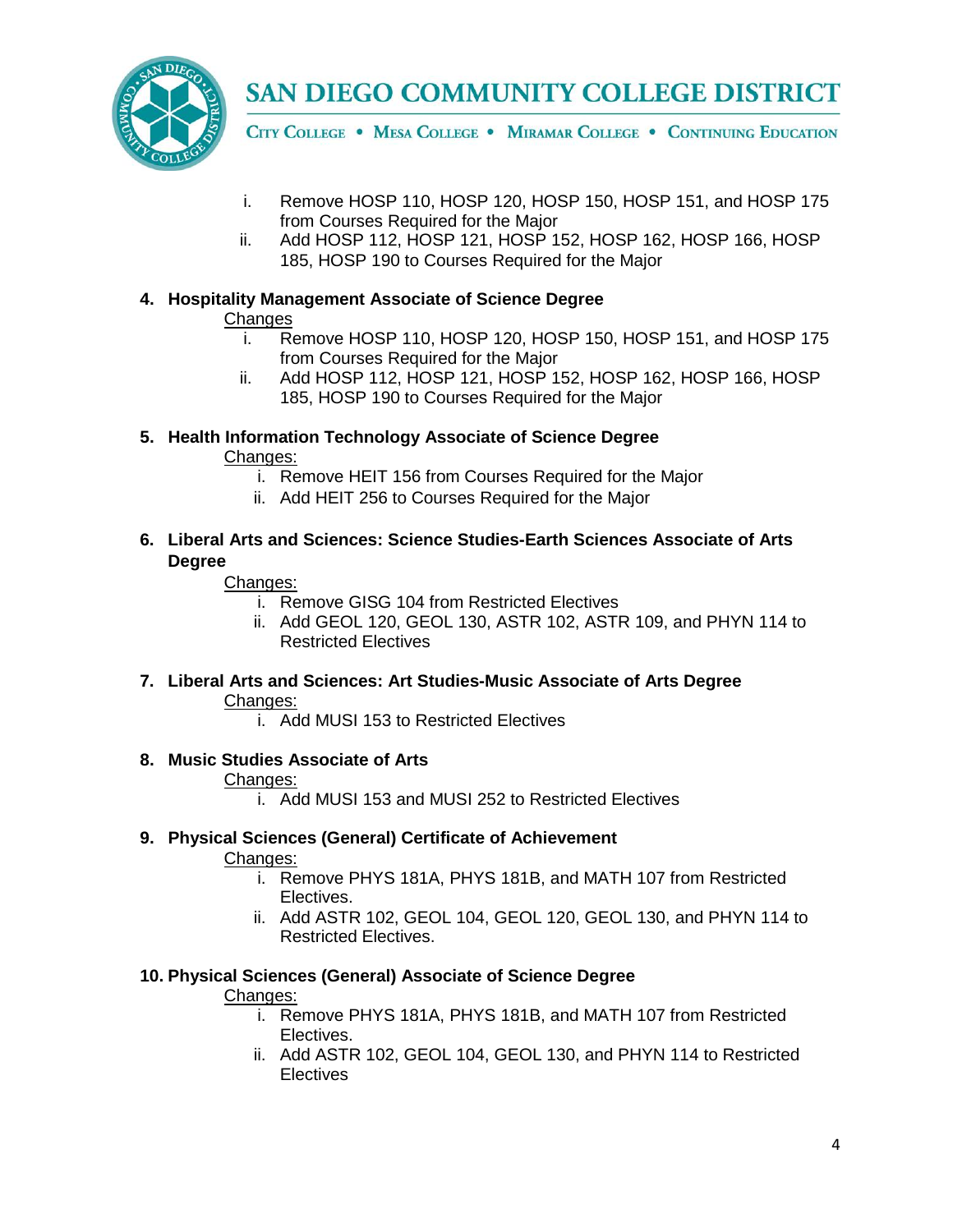

CITY COLLEGE . MESA COLLEGE . MIRAMAR COLLEGE . CONTINUING EDUCATION

## **11. Radiologic Technology Certificate of Achievement**

Changes:

i. Add RADT 240 to Courses Required for the Major

- **12. Radiologic Technology Associate of Science Degree** Changes:
	- i. Add RADT 240 to Courses Required for the Major
- **13. Video Game Design and Development Certificate of Achievement**  Changes:
	- i. Remove MULT 101, CISC 106, MULT 121, CISC 220, and CISC 221 from Courses Required for the Major
	- ii. Add MULT 112, MULT 114, and MULT 116 to Courses Required for the Major
- **14. Video Game Design and Development Associate of Science Degree** Changes:
	- i. Remove MULT 101, CISC 106, MULT 121, CISC 206, and CISC 207 from Courses Required for the Major
	- ii. Add MULT 112, MULT 114, MULT 116, and MULT 124 to Courses Required for the Major

### *San Diego Miramar College*

**1. Art/Visual Studies Associate of Arts Degree**

## Changes:

- i. Remove ARTF 198A from Restricted Electives
- ii. Add ARTF 165B, and ARTF 195B to Restricted Electives
- **2. Continuing Education for CPA Candidates Certificate of Performance** Changes:
	- i. Add ACCT 135 to Courses Required for the Major
- **3. Combined Drawing/Painting Associate of Arts Degree**

Changes:

- i. Remove ARTF 150B from Courses Required for the Major
- ii. Remove ARTF 151, ARTF 198A, ARTF 198B, ARTF 198C from Restricted Electives
- iii. Add ARTF 165B and ARTF 165C to Restricted Electives

## **4. Craft Skills Associate of Arts Degree**

### Changes:

- i. Add ARTF 165A and ARTF 210A to Restricted Electives
- **5. Fire Prevention Associate of Science Degree** Changes: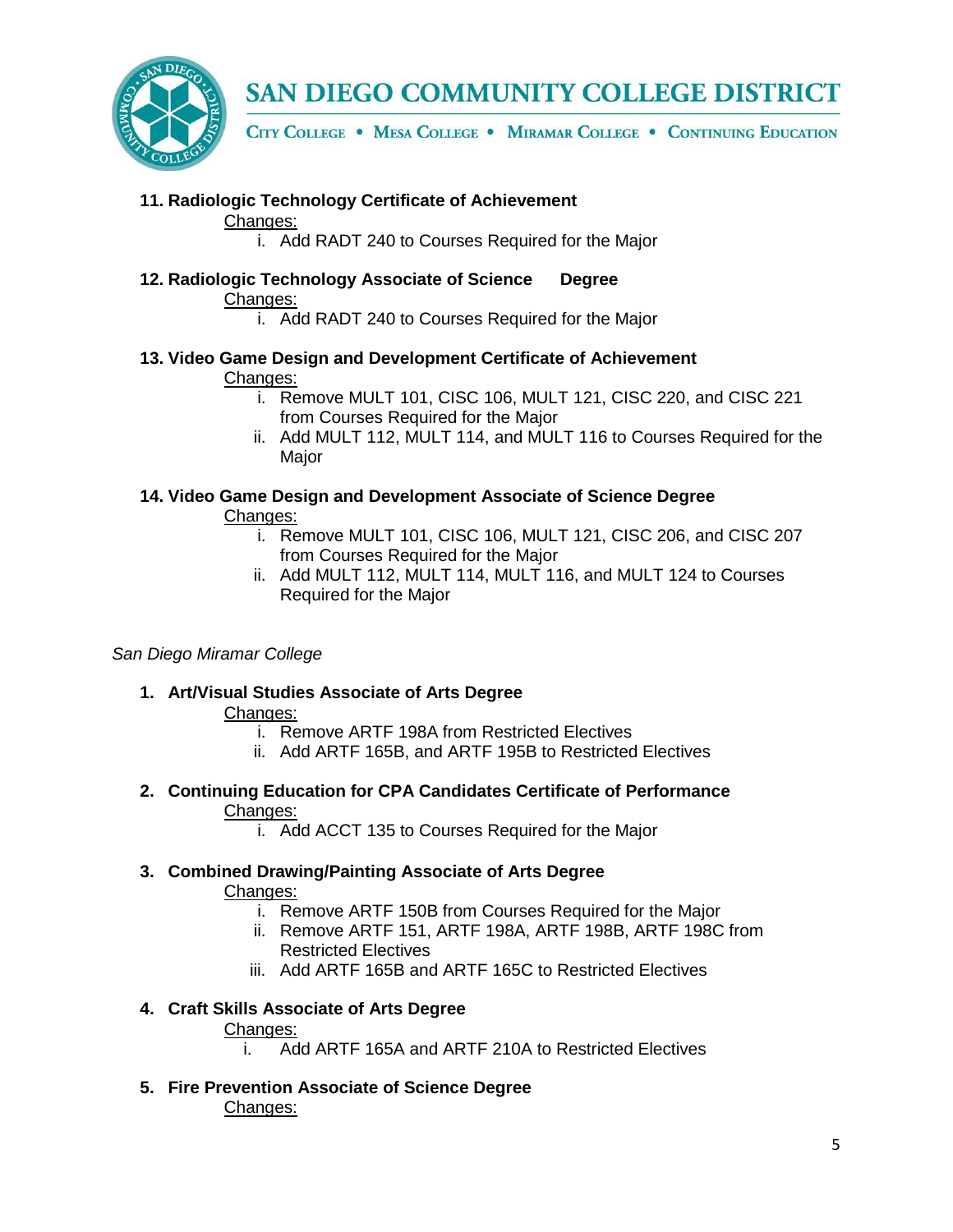

CITY COLLEGE . MESA COLLEGE . MIRAMAR COLLEGE . CONTINUING EDUCATION

- i. Remove FIPT 342 from Courses Required for the Major<br>ii. Add FIPT 125. FIPT 323A. FIPT 323B. FIPT 351A. FIPT
- Add FIPT 125, FIPT 323A, FIPT 323B, FIPT 351A, FIPT 351B, FIPT 351C, and FIPT 351D to Courses Required for the Major

## **6. Fire Prevention Certificate of Achievement**

# Changes:<br>i. Re

- Remove FIPT 342 from Courses Required for the Major
- **ii.** Add FIPT 125, FIPT 323A, FIPT 323B, FIPT 351A, FIPT 351B, FIPT
	- 351C, and FIPT 351D to Courses Required for the Major

## **7. Graphics-Visual Production Certificate of Performance**

Changes:

i. Remove GRFX 50 from Courses Required for the Major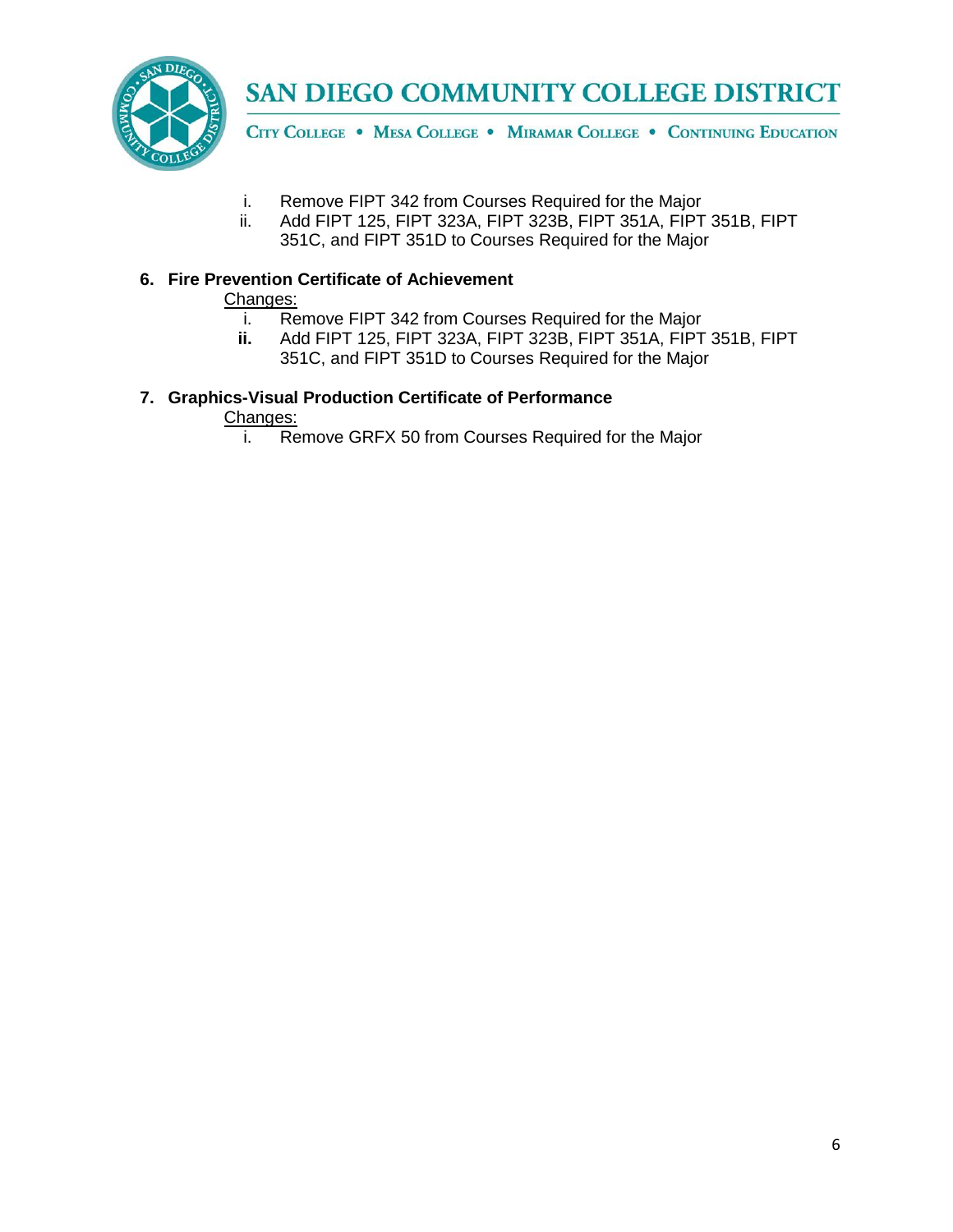

CITY COLLEGE . MESA COLLEGE . MIRAMAR COLLEGE . CONTINUING EDUCATION

| <b>New Courses</b>                                                                                                                                                                                                                                                                                                                                                                                                                                               | <b>Units</b>                                                                                               |
|------------------------------------------------------------------------------------------------------------------------------------------------------------------------------------------------------------------------------------------------------------------------------------------------------------------------------------------------------------------------------------------------------------------------------------------------------------------|------------------------------------------------------------------------------------------------------------|
| San Diego City College                                                                                                                                                                                                                                                                                                                                                                                                                                           |                                                                                                            |
| <b>BUSE 230A-Beginning Small Business Operation</b><br><b>BUSE 230B-Intermediate Small Business Operation</b><br><b>BUSE 230C-Advanced Small Business Operation</b>                                                                                                                                                                                                                                                                                              | 1.5 Units<br>1.5 Units<br>1.5 Units                                                                        |
| San Diego Mesa College                                                                                                                                                                                                                                                                                                                                                                                                                                           |                                                                                                            |
| ARTF 188-Women and Gender in Photography<br>FASH 109-Fashion Product Development<br>FASH 111-Fashion E-commerce<br><b>FASH 124-Costume Understructures</b><br>FERM 101-Introduction to Yeast and Fermentation<br>HOSP 112-Lodging and Resort Management & Operations<br>HOSP 121-Event & Hospitality Marketing & Sales<br>HOSP 162-Meeting and Convention Management<br>HOSP 166-Special Event Management and Consulting<br><b>HOSP 190-Hospitality Capstone</b> | 3 Units<br>3 Units<br>3 Units<br>1 Units<br>3 Units<br>3 Units<br>3 Units<br>3 Units<br>3 Units<br>2 Units |
| San Diego Miramar College                                                                                                                                                                                                                                                                                                                                                                                                                                        |                                                                                                            |
| FIPT 125-Report Writing for the Fire Service<br>FIPT 323A-Hazardous Materials: First Responder Awareness (FRA)<br>FIPT 351A-Fire Inspector 1A: Inspection and Code Enforcement<br>FIPT 351B-Fire Inspector 1B: Fire and Life Safety<br>FIPT 351C-Fire Inspector 1C: Field Inspection<br>FIPT 351D-Fire Inspector 1D: Field Inspection - California Specific                                                                                                      | 0.2 Units<br>0.5 Units<br>0.5 Units<br>0.5 Units<br>0.2 Units                                              |
| San Diego City College and San Diego Mesa College                                                                                                                                                                                                                                                                                                                                                                                                                |                                                                                                            |
| POLI 201-Elementary Statistics for Political Science                                                                                                                                                                                                                                                                                                                                                                                                             | 3 Units                                                                                                    |
| San Diego City College, San Diego Mesa College, and San Diego Miramar College                                                                                                                                                                                                                                                                                                                                                                                    |                                                                                                            |
| ASTR 102-Exploring The Solar System And Life Beyond The Earth                                                                                                                                                                                                                                                                                                                                                                                                    | 3 Units                                                                                                    |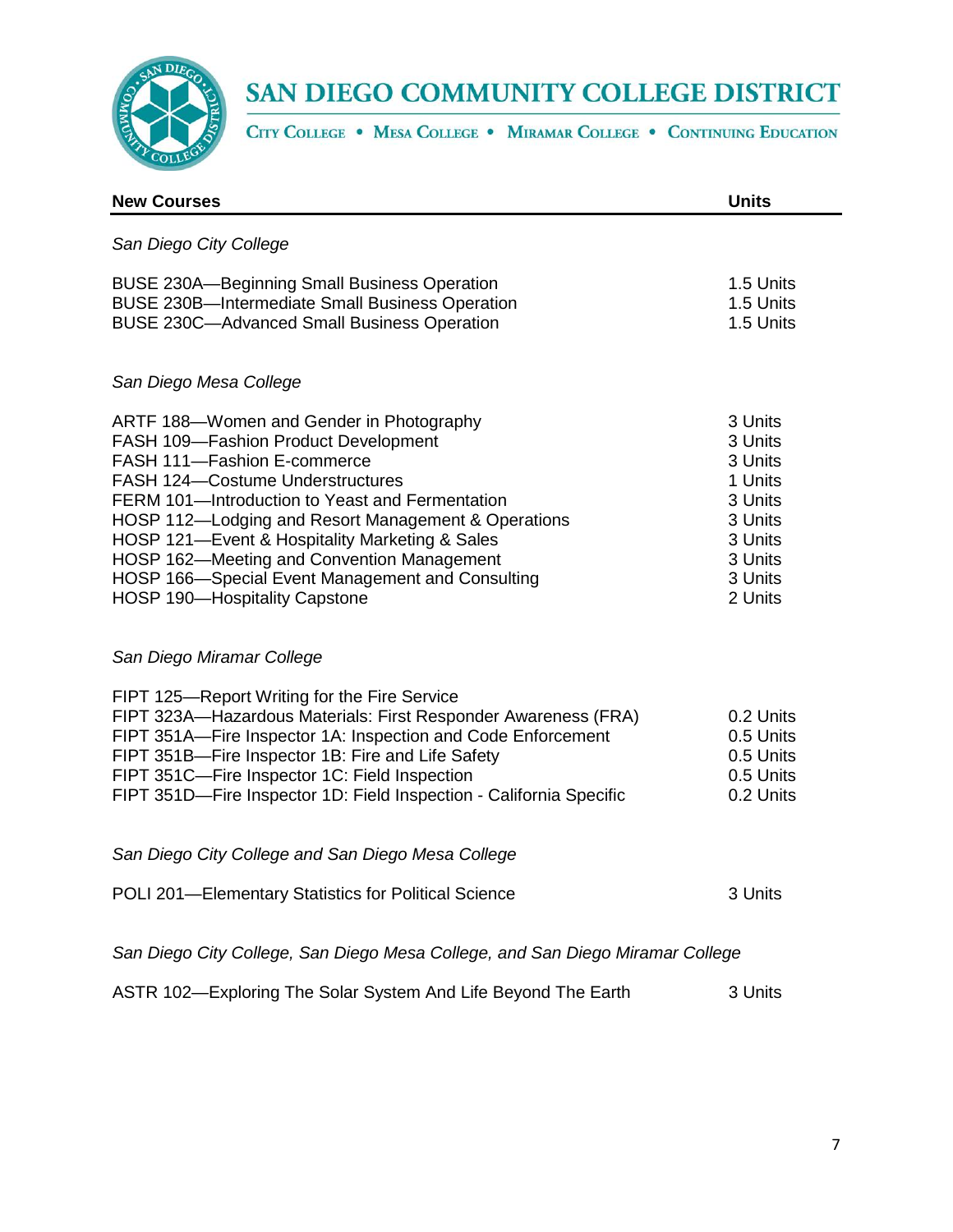

CITY COLLEGE . MESA COLLEGE . MIRAMAR COLLEGE . CONTINUING EDUCATION

### *San Diego Continuing Education*

DSPS 675D—ESSAY WRITING - DSPS DSPS 676D—CREATIVE WRITING – DSPS ESLA 452—ESL BEGINNING PRONUNCIATION ESLA 453—ESL INT/ADV PRONUNCIATION

## **Course Deactivations Units**

*Justification:* The following courses are no longer offered at the college(s).

## *San Diego City College*

| BIOL 91-Employment Skills In Biotechnology                 | 4 Units |
|------------------------------------------------------------|---------|
| BIOL 109-Introduction to Applied Biology                   | 5 Units |
| BIOL 206-Biotechnology Instrumentation                     | 6 Units |
| BUSE 245A-Small Business Internship - Marketing            | 3 Units |
| BUSE 245B-Small Business Internship - Operations           | 3 Units |
| BUSE 245C-Small Business Internship - Accounting           | 3 Units |
| BUSE 245D-Small Business Internship - Buying and Inventory | 3 Units |
| BUSE 245E-Small Business Internship - Marketing            | 1 Units |
| BUSE 245F-Small Business Internship - Operations           | 1 Unit  |
| BUSE 245G-Small Business Internship - Accounting           | 1 Unit  |
| BUSE 245H-Small Business Internship - Buying and Inventory | 1 Unit  |

## *San Diego Mesa College*

| HOSP 110-Lodging Management & Operations                    | 3 Units |
|-------------------------------------------------------------|---------|
| HOSP 120-Event & Hospitality Marketing & Sales              | 3 Units |
| HOSP 151-Resort Management                                  | 2 Units |
| HOSP 160—Meeting and Convention Management                  | 3 Units |
| HOSP 165-Special Event Management                           | 3 Units |
| HOSP 170-Event Promotion & Sponsorship                      | 3 Units |
| HOSP 175-Convention Service & Catering Management           | 2 Units |
| HOSP 186-The Business of Social Events & Wedding Consulting | 2 Units |

### *San Diego Miramar College*

| GRFX 50—Beginning Graphics, Communicating With Computers                         | 3 Units  |
|----------------------------------------------------------------------------------|----------|
| GRFX 158-Survey of Graphics Technology                                           | 3 Units  |
| GRFX 180-Composition 01: Page Building Tools                                     | 3 Units  |
| <b>GRFX 190—Ethical Business Practices for Creative Services</b>                 | -3 Units |
| GRFX 192 Graphic Business Promotion: Creative Services Career Management 3 Units |          |